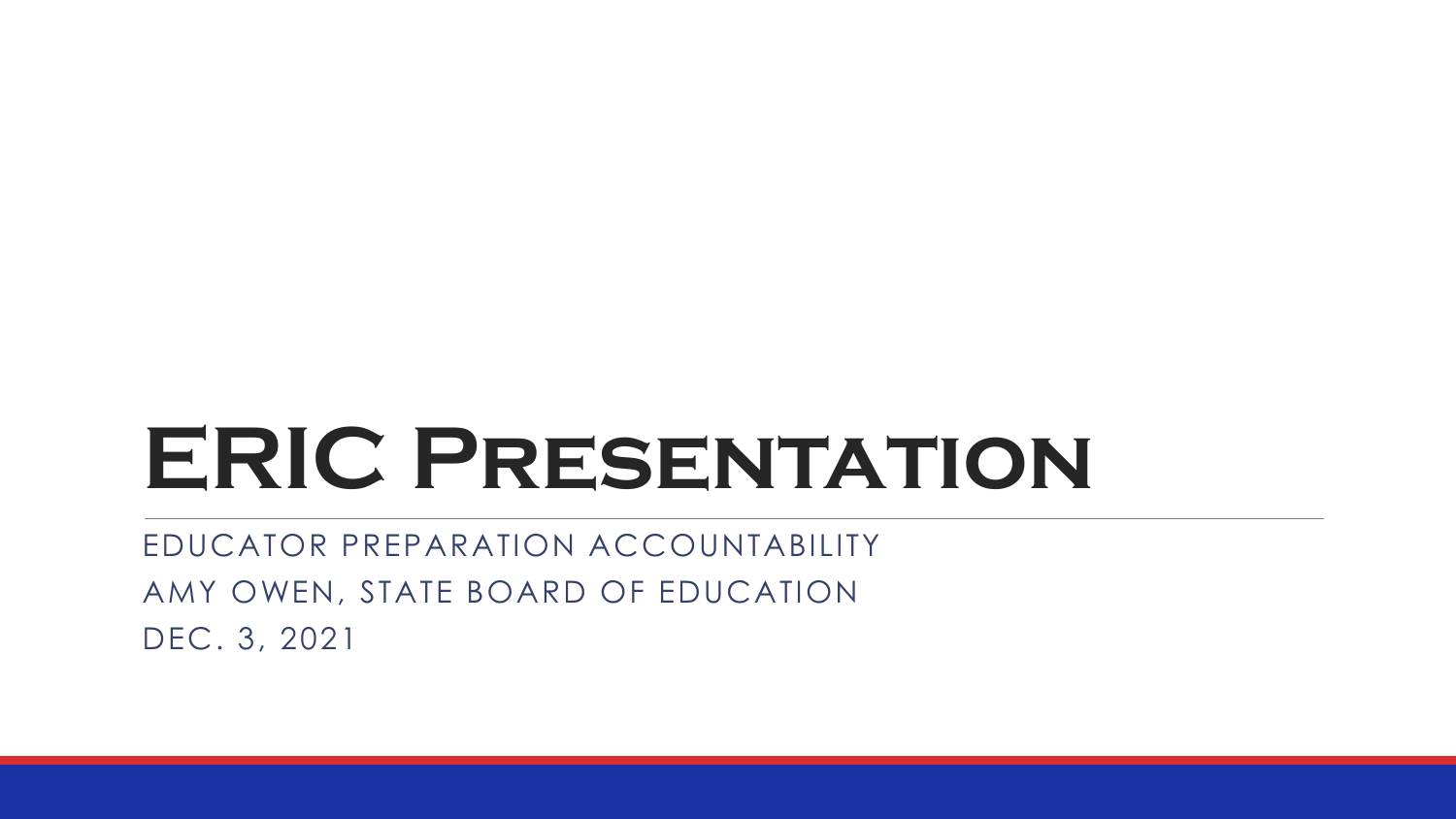### **Agenda**

- **Two types of educator preparation accountability**
- **State Board Report Card overview**
- **TDOE Annual Report overview**
- **Recent policy changes affecting educator preparation**
- **Questions/discussion**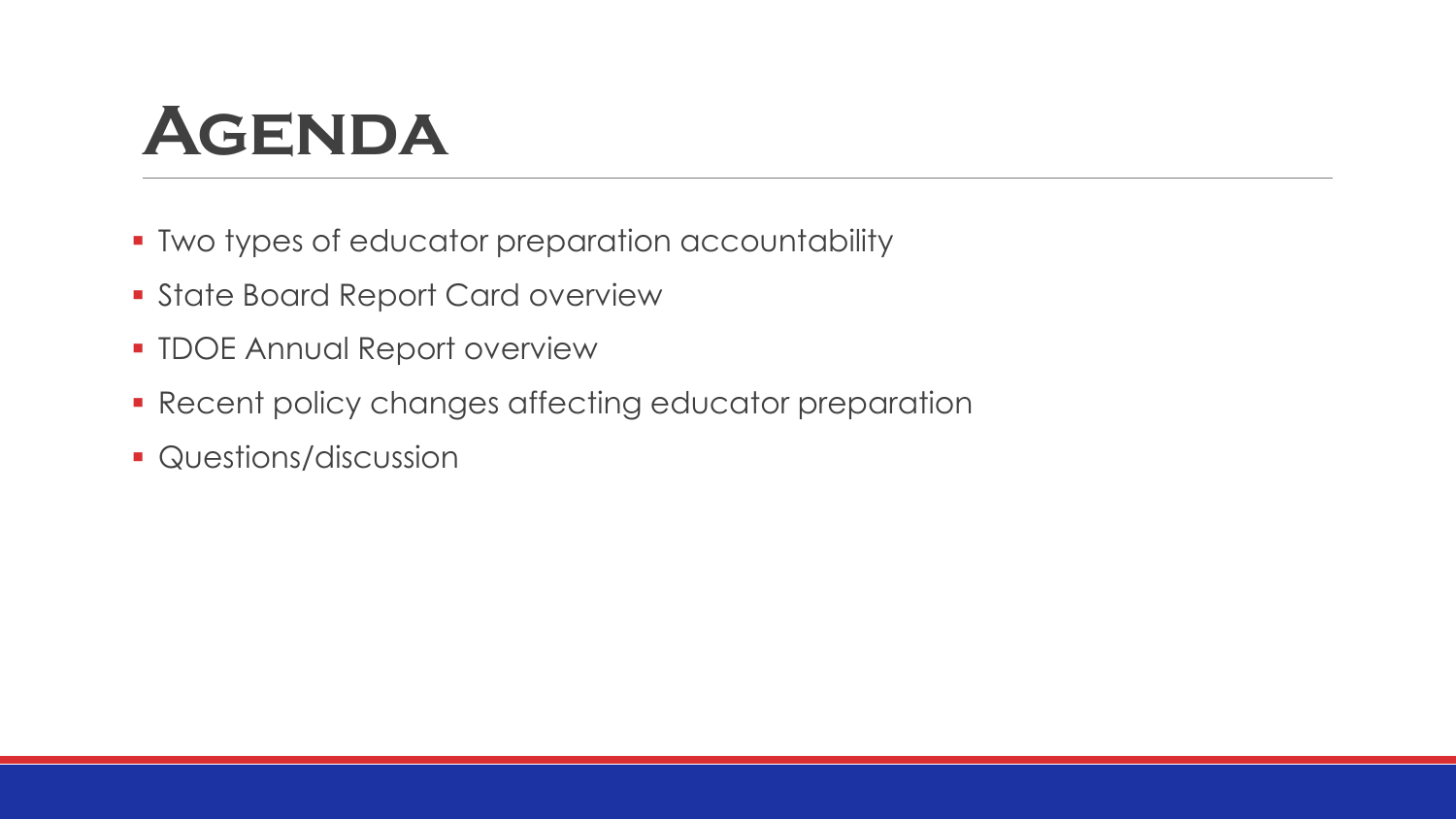### **Annual Educator Preparation Reporting**

#### STATE BOARD OF EDUCATION REPORT CARD

- •High-level report designed for external stakeholders
- •Highlights EPP performance on key state priority areas
- •Public accountability mechanism
- •Required by statute; produced Feb. 15 annually

#### DEPARTMENT OF EDUCATION ANNUAL REPORTS

- •Detailed report designed for program approval process and EPP continuous improvement efforts
- •Sets a minimum bar for programs to continue operation
- •Failure to meet expectations for two consecutive years triggers TDOE interim review
- •Required by SBE rules; produced late spring annually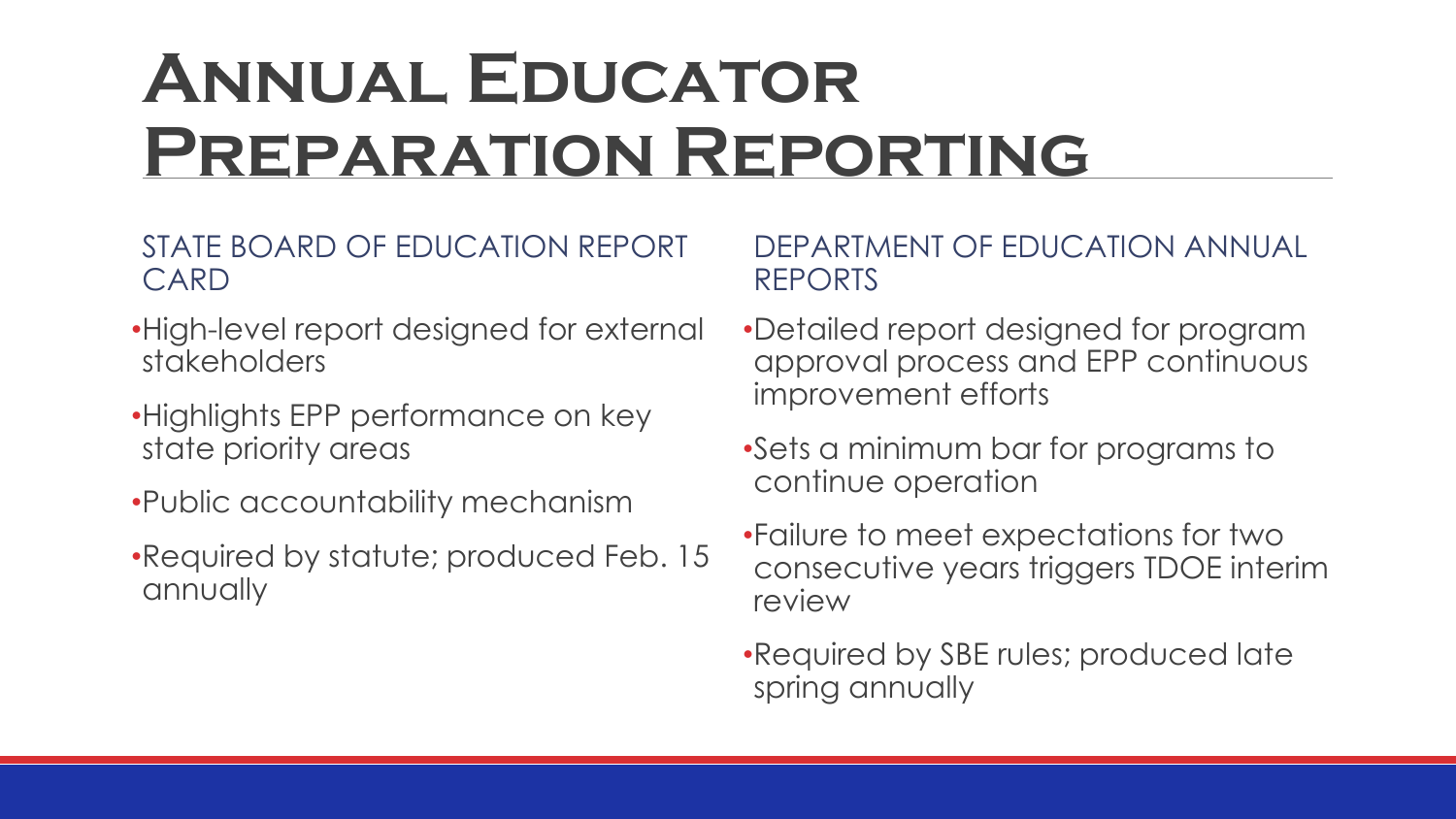### **State Board EPP Report Card**

#### <https://teacherprepreportcard.tn.gov/>

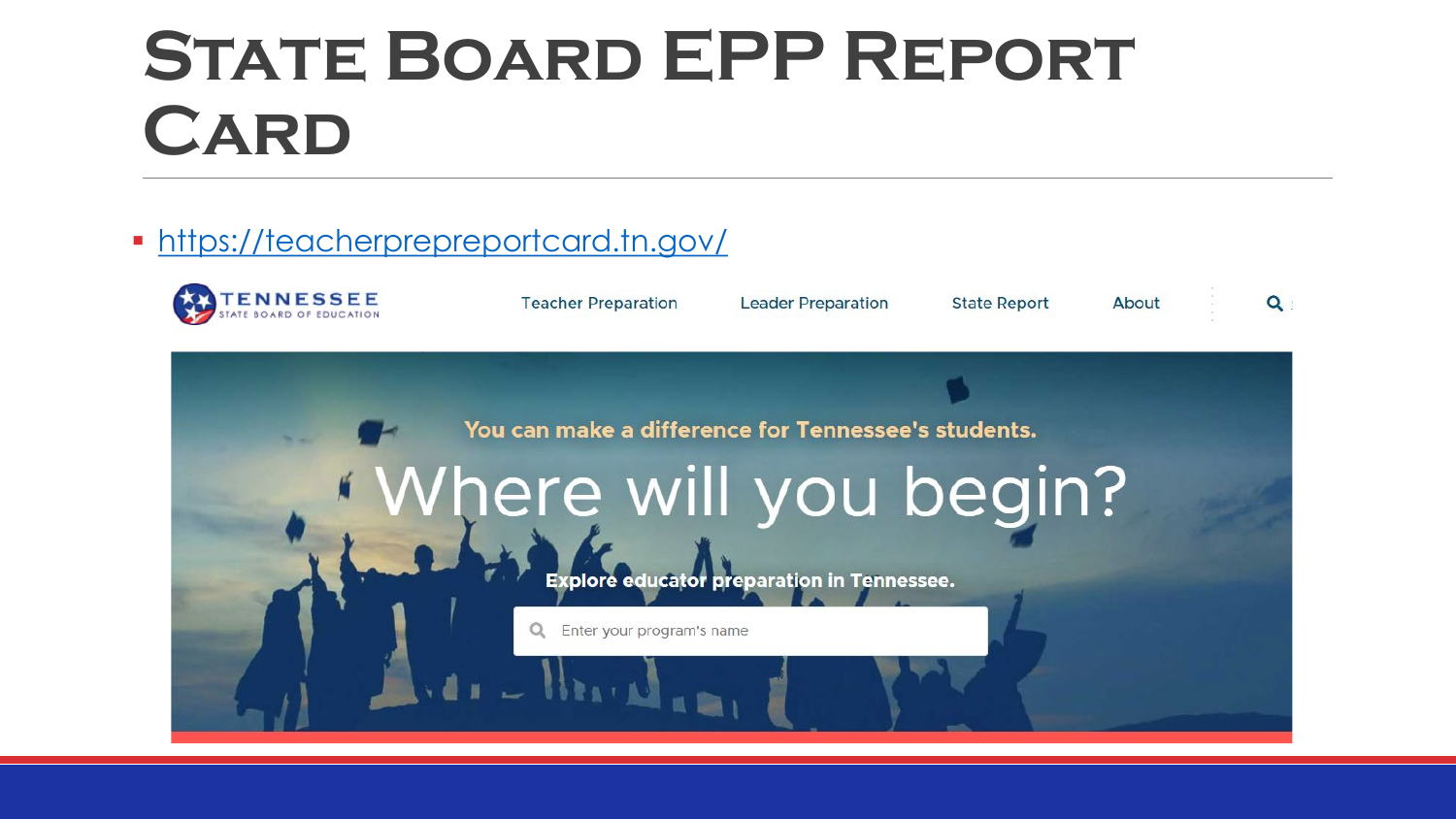# **Scoring Framework**

| <b>Metric</b>                                       | <b>Point Value</b> |
|-----------------------------------------------------|--------------------|
| <b>Domain: Candidate Profile</b>                    | <b>20</b>          |
| Percent of Racially & Ethnically Diverse Candidates | 10                 |
| Percent of High-Demand Endorsements                 | 10                 |
| <b>Domain: Employment</b>                           | 15                 |
| Second-Year Retention                               | 9                  |
| <b>Third-Year Retention</b>                         | 6                  |
| <b>Domain: Candidate Assessment</b>                 | <b>15</b>          |
| Pedagogical Assessment Pass Rate                    | 9                  |
| <b>Content Assessment Pass Rate</b>                 | 6                  |

*Note: Provider Impact domain typically carries 40 points, with the emphasis on TVAAS scores (remainder on observation scores). This is paused due to COVID-related data challenges.*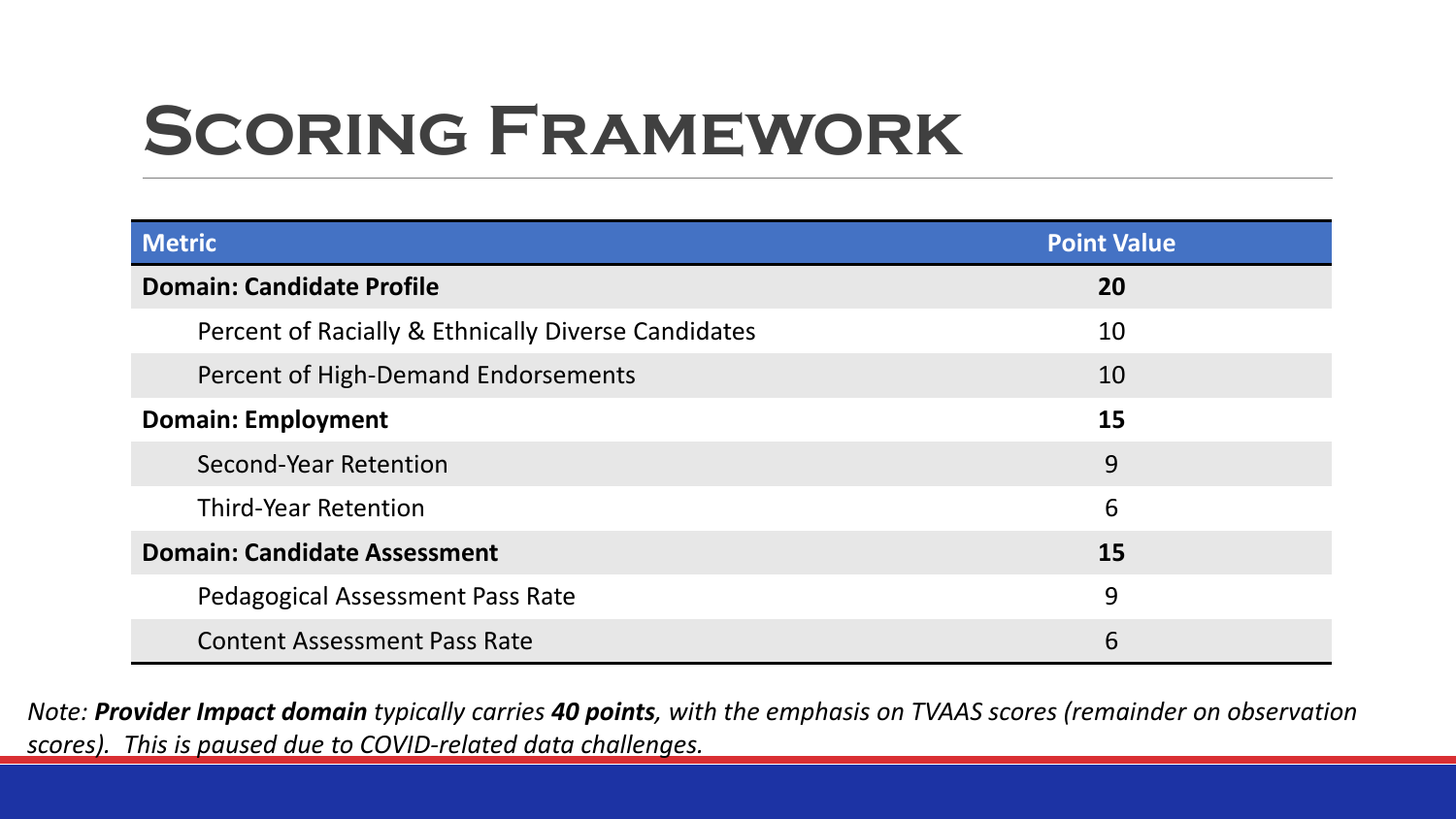### **Domain ratings**

 While EPPs did not receive an overall rating this year, they did receive a rating in each of the three scored domains (Candidate Profile, Employment, and Candidate Assessment).

| <b>Rating</b>                     | <b>Percent of Points Earned</b> |
|-----------------------------------|---------------------------------|
| <b>Exceeds Expectations</b>       | 75%-100%                        |
| <b>Meets Expectations</b>         | 50%-74.9%                       |
| <b>Does Not Meet Expectations</b> | $0\% - 49.9\%$                  |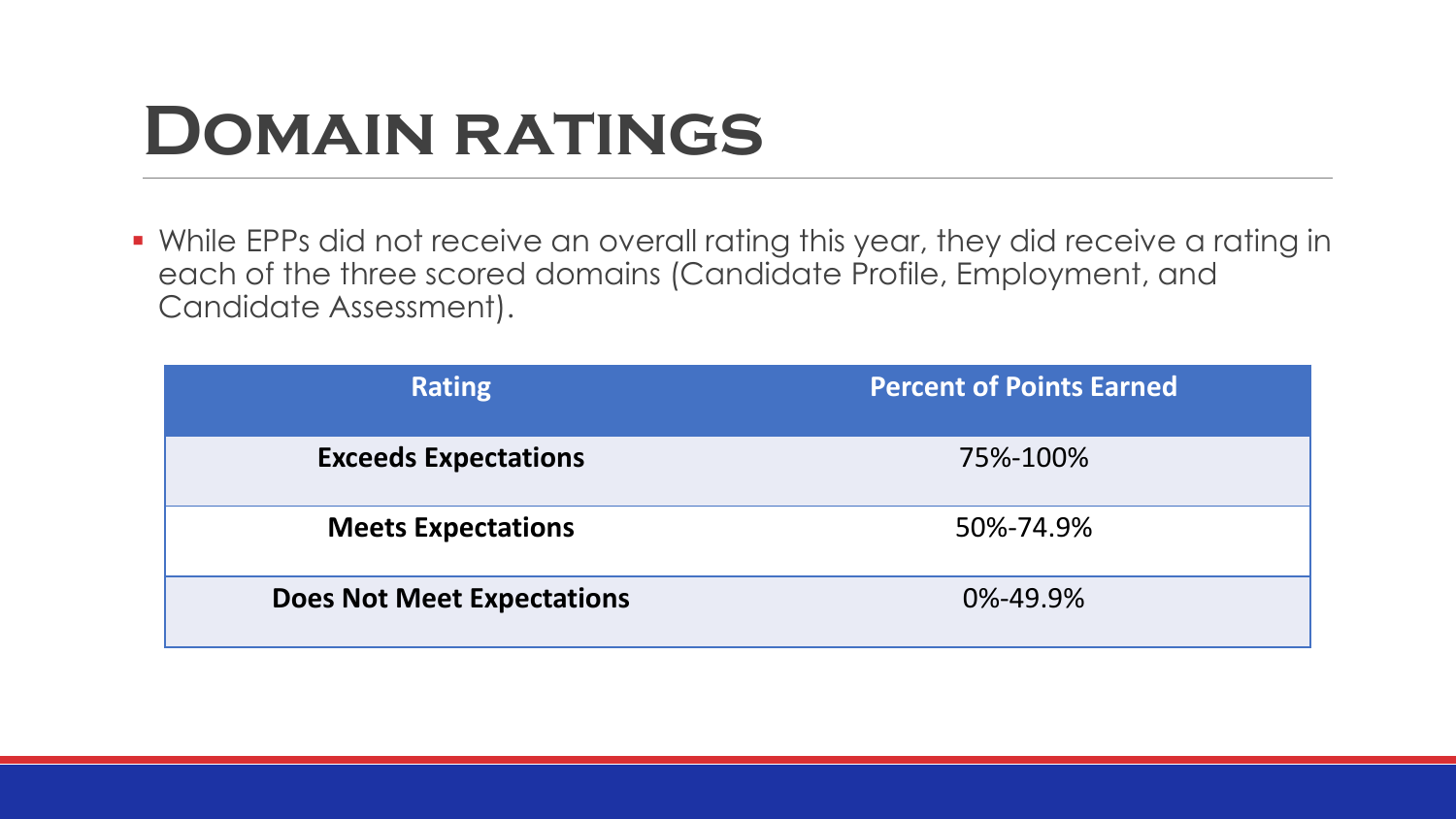# **TDOE Annual Reports**

- **Five scored domains:** 
	- **Domain 1: Candidate Recruitment and Selection**
	- **Domain 2: Completer Employment and Retention**
	- Domain 3: Candidate Assessment
	- **Domain 4: Completer, Employer, and Partner Satisfaction**
	- **Domain 5: Completer Effectiveness**
- **Providers that do not meet expectations on two domains or that do not meet** expectations on Domain 5 alone do not meet expectations overall on the annual report.
- Failure to meet expectations on annual reports for two consecutive years triggers an interim review process and could lead to a change in approval status.